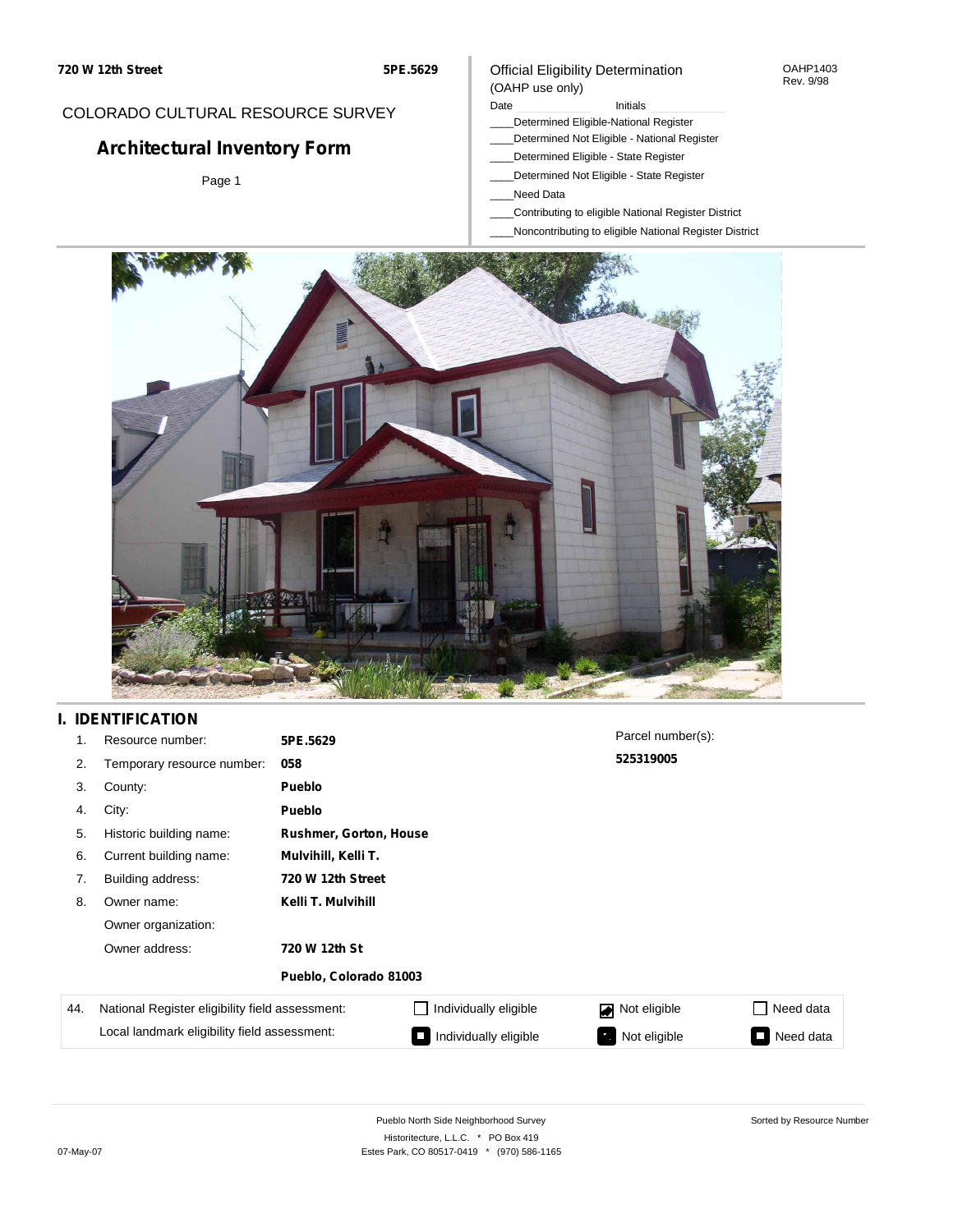Page 2

### **II. GEOGRAPHIC INFORMATION**

| 9.  | P.M.                    |           | 6th             |              | Township:                            |  |       | <b>20S</b> |     |           |           | Range:            | 65W |         |
|-----|-------------------------|-----------|-----------------|--------------|--------------------------------------|--|-------|------------|-----|-----------|-----------|-------------------|-----|---------|
|     |                         | <b>NE</b> | 1/4             | of <b>SE</b> | 1/4                                  |  | of NE | 1/4        | of  | <b>SW</b> | 1/4       | of Section        |     | 25      |
|     | 10. UTM reference zone: |           |                 |              | 13                                   |  |       |            |     |           |           |                   |     |         |
|     | Easting:                |           |                 |              | 533521                               |  |       |            |     |           | Northing: |                   |     | 4236505 |
| 11. |                         |           | USGS quad name: |              | <b>Northeast Pueblo</b><br>Scale:    |  |       |            | 7.5 |           |           |                   |     |         |
|     | Year:                   |           |                 |              | 1961 (Photorevised 1970 and<br>1974) |  |       |            |     |           |           |                   |     |         |
| 12. | $Lot(s)$ :              |           |                 |              | Lot 4; Block 1                       |  |       |            |     |           |           |                   |     |         |
|     | Addition:               |           |                 |              | <b>Craig's Addition</b>              |  |       |            |     |           |           | Year of addition: |     | 1871    |

13. Boundary description and justification:

The parcel, as described above, contains but does not exceed the land historically associated with this property.

П Metes and bounds exist:

### **III. ARCHITECTURAL DESCRIPTION**

| 14. | Building plan (footprint, shape):<br>Other building plan descriptions: | <b>Cross-Shaped Plan</b> |                       |
|-----|------------------------------------------------------------------------|--------------------------|-----------------------|
| 15. | Dimensions in feet (length x width):                                   | 975 sqaure feet          |                       |
| 16. | Number of stories:                                                     | 2                        |                       |
| 17. | Primary external wall material(s):                                     | <b>Asbestos</b>          | Other wall materials: |
|     |                                                                        |                          |                       |
| 18. | Roof configuration:                                                    | <b>Hipped Roof</b>       |                       |
|     | Other roof configurations:                                             |                          |                       |
| 19. | Primary external roof material:                                        | <b>Asphalt Roof</b>      |                       |
|     | Other roof materials:                                                  |                          |                       |
| 20. | Special features:                                                      | Fence                    |                       |
|     |                                                                        | Chimney                  |                       |
|     |                                                                        | Porch                    |                       |

#### 21. General architectural description:

Oriented to the north, this house rests on a sandstone foundation, largely concealed behind concrete stucco. Gray, asbestos shingle siding clads the exterior walls. Windows are 1-over-1-light, double-hung sash, with white vinyl frames and red-painted wood surrounds. The window opening in the first story of the front (north) elevation has a narrow bottom sash. A single-light casement window appears in the west side of the façade's second story and between the stories in the west elevation. A hipped-roof front porch spans the facade. It has a concrete floor, and wrought iron supports and railing. Extending from redpainted, wood pilasters on either end of the porch are elaborate scrolled brackets. A pediment dominates the western half of the porch. The porch fascia and the pediment feature a red-painted, heavy dentiled cornice. Beneath the pediment, approaching the porch, are 2 concrete steps. The principal doorway opens in the west side of the facade, in a recess west of the front-gabled bay that projects forward from the east side of the façade. The doorway hosts a 2-panel, 1-light, glass-in-wood-frame door, painted white, opening behind a back, security storm door. Another doorway opens near the center of the rear (south) elevation. It is a wood slab door with a single, diamond-shaped light. Gray, interlocking asphalt shingles cover the hipped roof. The 2-story bays projecting from the center off the east and west elevations have clipped gables. Red-painted wood soffit and **fascia, with projecting cornice, box the broadly overhanging eaves.**

22. Architectural style:

**Late Victorian/Edwardian**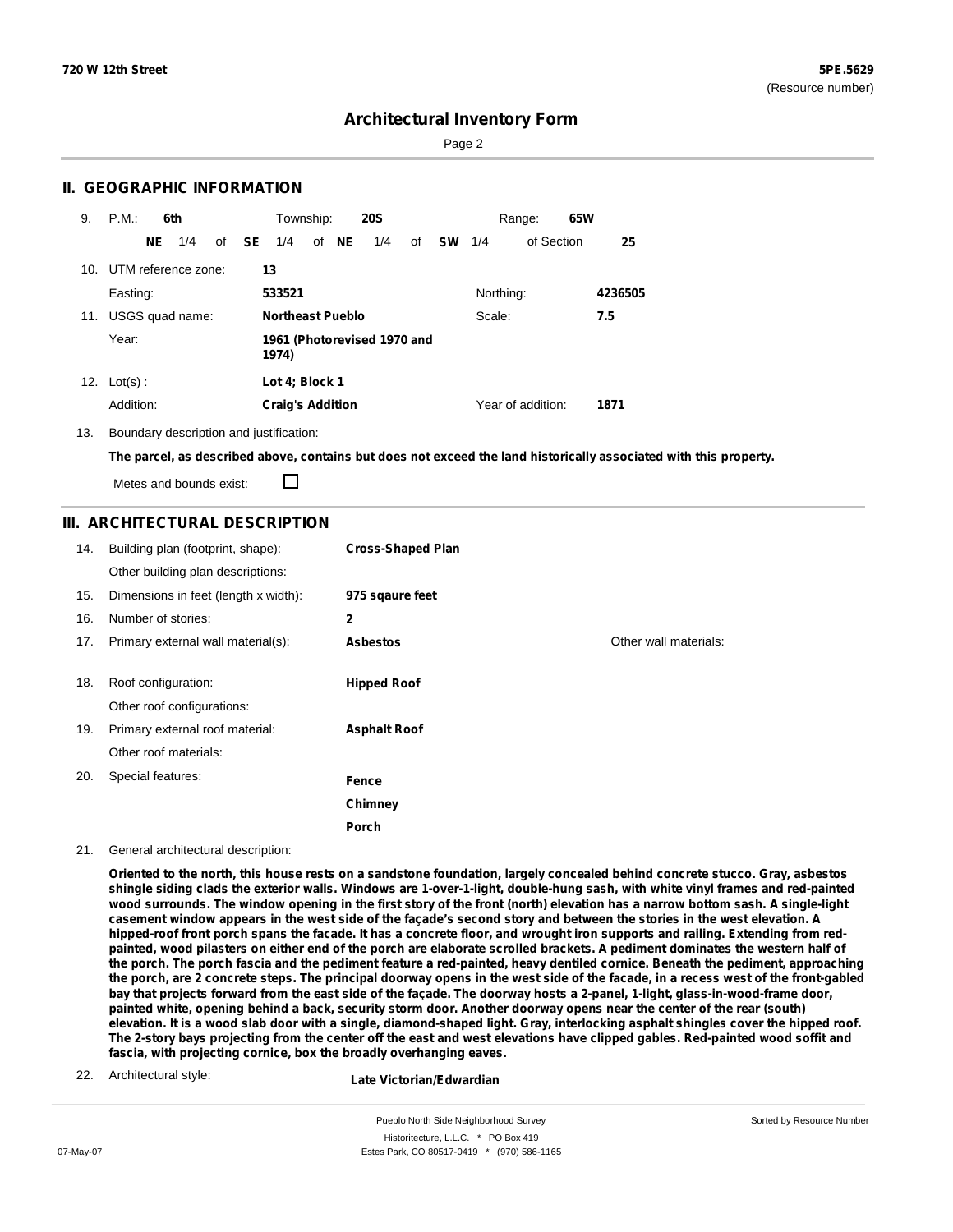Page 3

Other architectural styles:

Building type:

23. Landscape or special setting features:

This property is located on terrain sloping downward from north to south, with an elevation of around 4,700 feet above mean sea level. The neighborhood features modest, one- and two-story houses. This property is located on the south side of West 12th Street, an east-west-oriented thoroughfare. It is situated between 718 W 12th Street, to the east, and 722 West 12th Street to the west. A grass strip, planted with a large catalpa tree, separates the sidewalk from the street. Mulch covers the front yard, **interspersed by rock-lined flowerbeds. A combination of chain-link and wood privacy fences encircles the planted-grass backyard. Behind (south of) the house is a brick patio.**

24. Associated buildings, features or objects:

1 : Type: **Garage**

Describe: A garage is located south of the house. Oriented to the south, the garage rests on a concrete **foundation. A combination of gray-painted asbestos siding and sheets of particleboard clads the exterior walls. Dominating the front (south) elevation are 2 sets of paired, beadboard doors, opening on metal strap hinges. The rear (north) elevation hosts 2, single-light casement windows. Opening in the east end of the same elevation is a 5-panel wood door. Gray asphalt sheets covers the front-gabled roof. The gables are clipped.**

#### **IV. ARCHITECTURAL HISTORY**

| 25. | Date of Construction:  | Estimate:             | 1900                             | Actual:                                                                                       |
|-----|------------------------|-----------------------|----------------------------------|-----------------------------------------------------------------------------------------------|
|     | Source of Information: |                       | Co. consulted 1886 through 2003. | Pueblo City Directory. Pueblo, Co.; Salt Lake City; Kansas City, Mo.; and others: R.L. Polk & |
| 26. | Architect:             | unknown               |                                  |                                                                                               |
|     | Source of information: |                       |                                  |                                                                                               |
| 27. | Builder:               | unknown               |                                  |                                                                                               |
|     | Source of information: |                       |                                  |                                                                                               |
| 28. | Original Owner:        | <b>Gorton Rushmer</b> |                                  |                                                                                               |
|     | Source of information: |                       | Co. consulted 1886 through 2003. | Pueblo City Directory. Pueblo, Co.; Salt Lake City; Kansas City, Mo.; and others: R.L. Polk & |

29. Construction history:

According to Pueblo County tax records and other sources, this building was constructed around 1900. An analysis of the form, style, and materials corroborates a circa 1900 date of construction. The building appears to have been remodeled in the 1940s, when the asbestos siding was installed and the original front porch largely replaced. The current owner was performing a complete renovation of this house at the time of this survey. There have been no notable additions made to this building.

30. Location: **original** Date of move(s):

### **V. HISTORICAL ASSOCIATIONS**

| 31. | Original use(s):     | <b>Single Dwelling</b>   |
|-----|----------------------|--------------------------|
| 32. | Intermediate use(s): | <b>Multiple Dwelling</b> |

- 33. Current use(s): **Single Dwelling**
- **Residence** Site type(s): 34.
- 35. Historical background:

The first owner and resident of this house, constructed around 1900, was Gorton Elwell Rushmer, founder and manager of the Rushmer Jewelry Company. He was born in December 1860 in Ohio. In 1886, he married his wife, Anne, who was born in Iowa in March 1865. They had two daughters and a son. Residing with them was Gorton Rushmer's brother, John T. Rushmer, an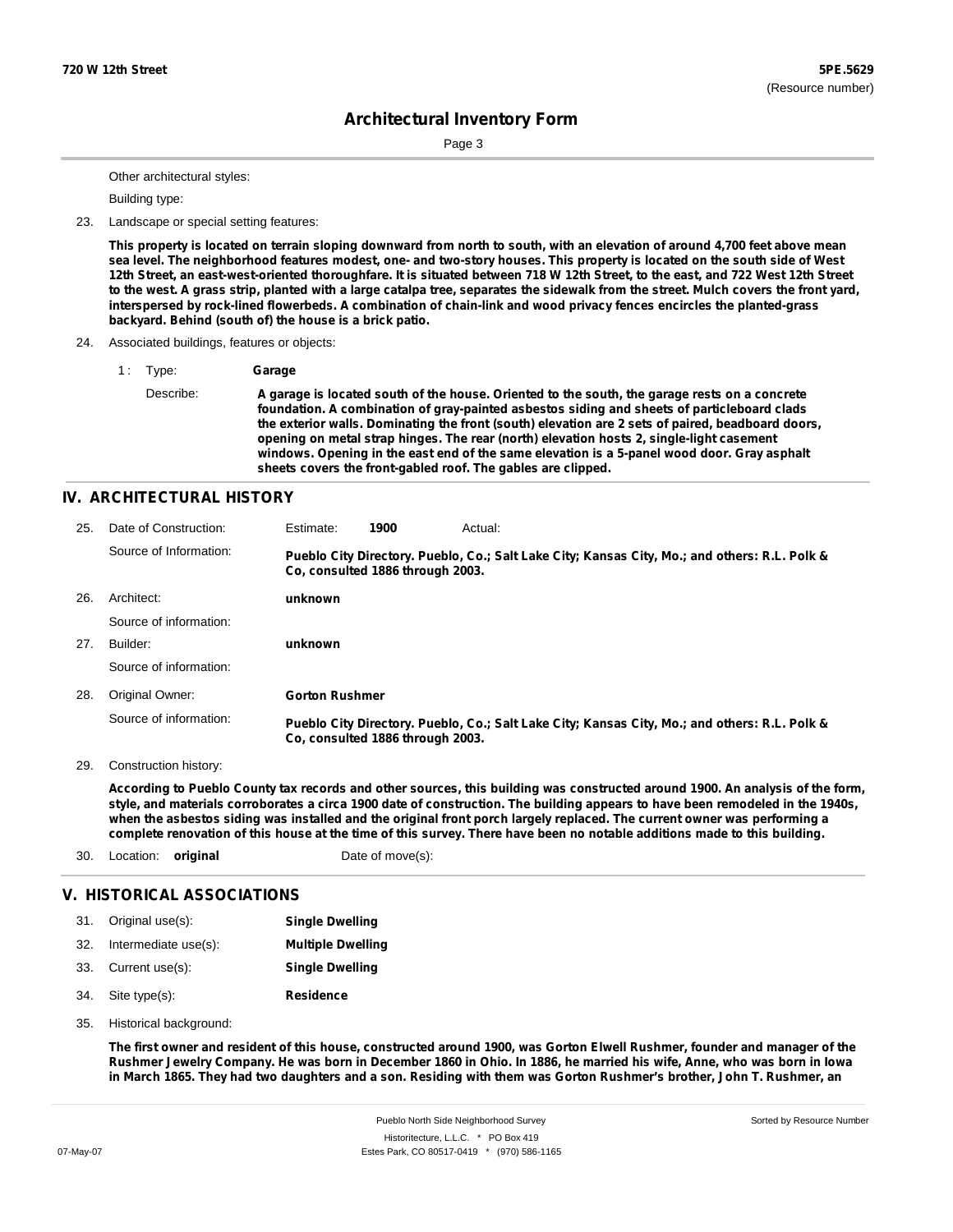Page 4

optician at the jewelry store. The family remained here until around 1904, when they moved to a new house at 1827 North **Elizabeth Street (5PE.5843).**

Hugh E. Clucas, a master mechanic for the Atchison, Topeka, & Santa Fe Railway, resided here around 1909. He worked for the Santa Fe for more than 50 years and was vice president and treasurer of the Railway Savings & Building Association. Living with him was R. Milton Clucas, a clerk for the Santa Fe Railway. Hugh Clucas had three children, a daughter and two sons. The **family moved from this address prior to 1914. Hugh Clucas died in August 1943.**

In 1914, the resident was Lewis Pinkerton. Around 1923, Daniel E. Boyle arrived in Pueblo and initially resided in this house. He was originally a farmer in the Avondale area. Upon settling in Pueblo, Boyle operated a cabinet shop at 715 West 13th St. With his wife, Charlotte Boyle, Daniel had five children: Daniel E. Boyle, Jr.; George A. Boyle; Evelyn Vanata; Kathyn Bruce; and Margaret Atkins. By 1930, the family had moved, eventually residing at 1919 Grand Avenue. Daniel Boyle, Sr., died in April 1953.

After 1930, property owners operated this dwelling as a boarding house, accommodating 3 unrelated residents. By 1950, city directories list this address as an apartment building, with at least 4 units. Each upstairs bedroom had its own sink and built-in **cabinet.**

Mary Lee Jones purchased the property in 1970. She transferred it to Teen Challenge in 1988. This organization sold the house and lot to Frank J. and Tammy M. Woelfle in 1990. Geraldine M. Carrigan acquired the property a year later. Dorothy D. Smith purchased the house and lot in 1996, selling it to Kelli T. Mulvihill in 2001. The family of the current owner is currently restoring **the house to a single-family dwelling.**

36. Sources of information:

**Pueblo County Office of Tax Assessor. Property information card [internet].**

**Pueblo City Directory. Pueblo, Co.; Salt Lake City; Kansas City, Mo.; and others: R.L. Polk & Co, consulted 1886 through 2003.**

**Mulvihill, Kelli T. Interview by Adam Thomas, 21 June 2005.**

**"Clucas (Hugh E.)" [obituary]. Pueblo Chieftain, 17 August 1943, p. 8.**

**"Boyle (Daniel E.)" [obituary]. Pueblo Chieftain, 9 April 1953, p. 14.**

**U.S. Census of 1900. Precinct 1, Pueblo, Pueblo County, Colorado. Series T623, roll 128, p. 11.**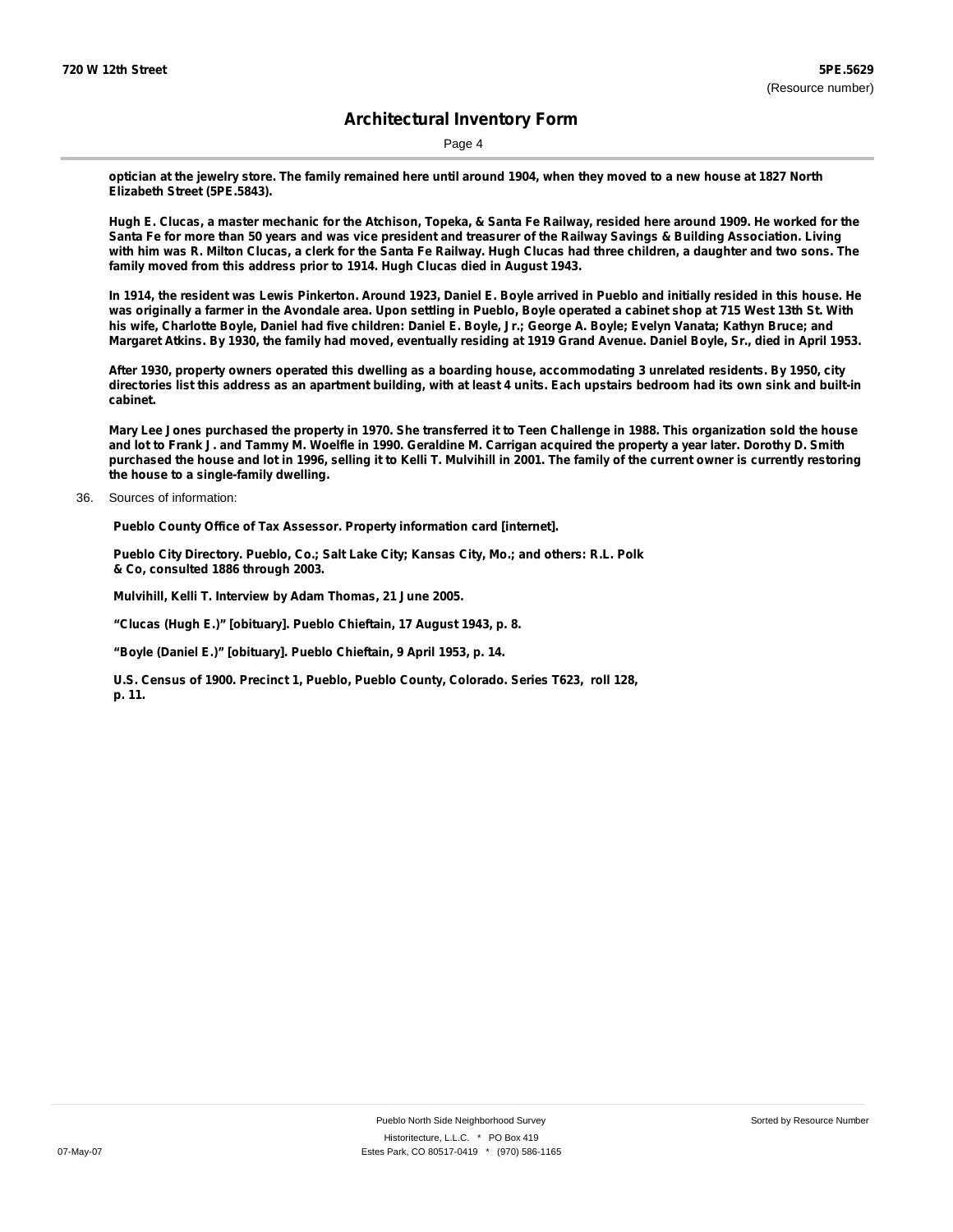÷

Sorted by Resource Number

# **Architectural Inventory Form**

Page 5

|                                                                                                                     | <b>VI. SIGNIFICANCE</b>                                                                                                                                                                                                                                                               |  |  |  |                                                                                                                                                                     |  |  |  |
|---------------------------------------------------------------------------------------------------------------------|---------------------------------------------------------------------------------------------------------------------------------------------------------------------------------------------------------------------------------------------------------------------------------------|--|--|--|---------------------------------------------------------------------------------------------------------------------------------------------------------------------|--|--|--|
| 37.                                                                                                                 | Local landmark designation:<br>Yes $\Box$<br>No.                                                                                                                                                                                                                                      |  |  |  |                                                                                                                                                                     |  |  |  |
|                                                                                                                     | Designation authority:                                                                                                                                                                                                                                                                |  |  |  |                                                                                                                                                                     |  |  |  |
|                                                                                                                     | Date of designation:                                                                                                                                                                                                                                                                  |  |  |  |                                                                                                                                                                     |  |  |  |
| 38.                                                                                                                 | Applicable National Register criteria:                                                                                                                                                                                                                                                |  |  |  |                                                                                                                                                                     |  |  |  |
|                                                                                                                     | A. Associated with events that have made a significant contribution to the broad pattern of our history.                                                                                                                                                                              |  |  |  |                                                                                                                                                                     |  |  |  |
|                                                                                                                     | l.<br>B. Associated with the lives of persons significant in our past.<br>$\Box$                                                                                                                                                                                                      |  |  |  |                                                                                                                                                                     |  |  |  |
|                                                                                                                     | C. Embodies the distinctive characteristics of a type, period, or method of construction, or represents the work<br>◙<br>of a master, or that possess high artistic values, or represents a significant and distinguished entity whose<br>components may lack individual distinction. |  |  |  |                                                                                                                                                                     |  |  |  |
|                                                                                                                     | D. Has yielded, or may be likely to yield, information important in history or prehistory.                                                                                                                                                                                            |  |  |  |                                                                                                                                                                     |  |  |  |
|                                                                                                                     | Qualifies under Criteria Considerations A through G (see manual).                                                                                                                                                                                                                     |  |  |  |                                                                                                                                                                     |  |  |  |
|                                                                                                                     | Does not meet any of the above National Register criteria.                                                                                                                                                                                                                            |  |  |  |                                                                                                                                                                     |  |  |  |
|                                                                                                                     | <b>Pueblo Standards for Designation:</b>                                                                                                                                                                                                                                              |  |  |  |                                                                                                                                                                     |  |  |  |
|                                                                                                                     | 1a. History                                                                                                                                                                                                                                                                           |  |  |  |                                                                                                                                                                     |  |  |  |
|                                                                                                                     | Have direct association with the historical development of the city, state, or nation; or                                                                                                                                                                                             |  |  |  |                                                                                                                                                                     |  |  |  |
|                                                                                                                     | <u>1b. History</u>                                                                                                                                                                                                                                                                    |  |  |  |                                                                                                                                                                     |  |  |  |
|                                                                                                                     | Be the site of a significant historic event; or<br>$\mathcal{L}_{\mathcal{A}}$                                                                                                                                                                                                        |  |  |  |                                                                                                                                                                     |  |  |  |
|                                                                                                                     | 1c. History                                                                                                                                                                                                                                                                           |  |  |  |                                                                                                                                                                     |  |  |  |
|                                                                                                                     | Have direct and substantial association with a person or group of persons who had influence on society.<br>$\blacksquare$                                                                                                                                                             |  |  |  |                                                                                                                                                                     |  |  |  |
| 2a. Architecture                                                                                                    |                                                                                                                                                                                                                                                                                       |  |  |  |                                                                                                                                                                     |  |  |  |
|                                                                                                                     | Embody distinguishing characteristics of an architectural style or type; or<br>$\overline{\phantom{a}}$                                                                                                                                                                               |  |  |  |                                                                                                                                                                     |  |  |  |
|                                                                                                                     | 2b. Architecture                                                                                                                                                                                                                                                                      |  |  |  |                                                                                                                                                                     |  |  |  |
| Be a significant example of the work of a recognized architect or master builder, or<br>$\sim$<br>2c. Architecture  |                                                                                                                                                                                                                                                                                       |  |  |  |                                                                                                                                                                     |  |  |  |
|                                                                                                                     |                                                                                                                                                                                                                                                                                       |  |  |  | Contain elements of architectural design, engineering, materials, craftsmanship, or artistic merit which represent a<br>О<br>significant or influential innovation; |  |  |  |
|                                                                                                                     | 2d. Architecture                                                                                                                                                                                                                                                                      |  |  |  |                                                                                                                                                                     |  |  |  |
|                                                                                                                     | Portray the environment of a group of people or physical development of an area of the city in an era of history<br>$\Box$<br>characterized by a distinctive architectural style.                                                                                                     |  |  |  |                                                                                                                                                                     |  |  |  |
|                                                                                                                     | 3a. Geography                                                                                                                                                                                                                                                                         |  |  |  |                                                                                                                                                                     |  |  |  |
| Have a prominent location or be an established, familiar, and orienting visual feature of the contemporary city, or |                                                                                                                                                                                                                                                                                       |  |  |  |                                                                                                                                                                     |  |  |  |
|                                                                                                                     | 3b. Geography                                                                                                                                                                                                                                                                         |  |  |  |                                                                                                                                                                     |  |  |  |
|                                                                                                                     | Promote understanding and appreciation of Pueblo's environment by means of distinctive physical characteristics<br>or rarity; or                                                                                                                                                      |  |  |  |                                                                                                                                                                     |  |  |  |
|                                                                                                                     | 3c. Geography<br>Make a special contribution to Pueblo's distinctive character.<br>$\sim$                                                                                                                                                                                             |  |  |  |                                                                                                                                                                     |  |  |  |
|                                                                                                                     | Not Applicable                                                                                                                                                                                                                                                                        |  |  |  |                                                                                                                                                                     |  |  |  |
|                                                                                                                     | Does not meet any of the above Pueblo landmark criteria.<br>$\overline{\phantom{a}}$                                                                                                                                                                                                  |  |  |  |                                                                                                                                                                     |  |  |  |
| 39.                                                                                                                 | Area(s) of Significance:<br><b>Architecture</b>                                                                                                                                                                                                                                       |  |  |  |                                                                                                                                                                     |  |  |  |
| 40.                                                                                                                 | Period of Significance:<br>ca. 1900                                                                                                                                                                                                                                                   |  |  |  |                                                                                                                                                                     |  |  |  |
| 41.                                                                                                                 | National:<br>Level of significance:<br>State<br>Local<br>κ,<br>П                                                                                                                                                                                                                      |  |  |  |                                                                                                                                                                     |  |  |  |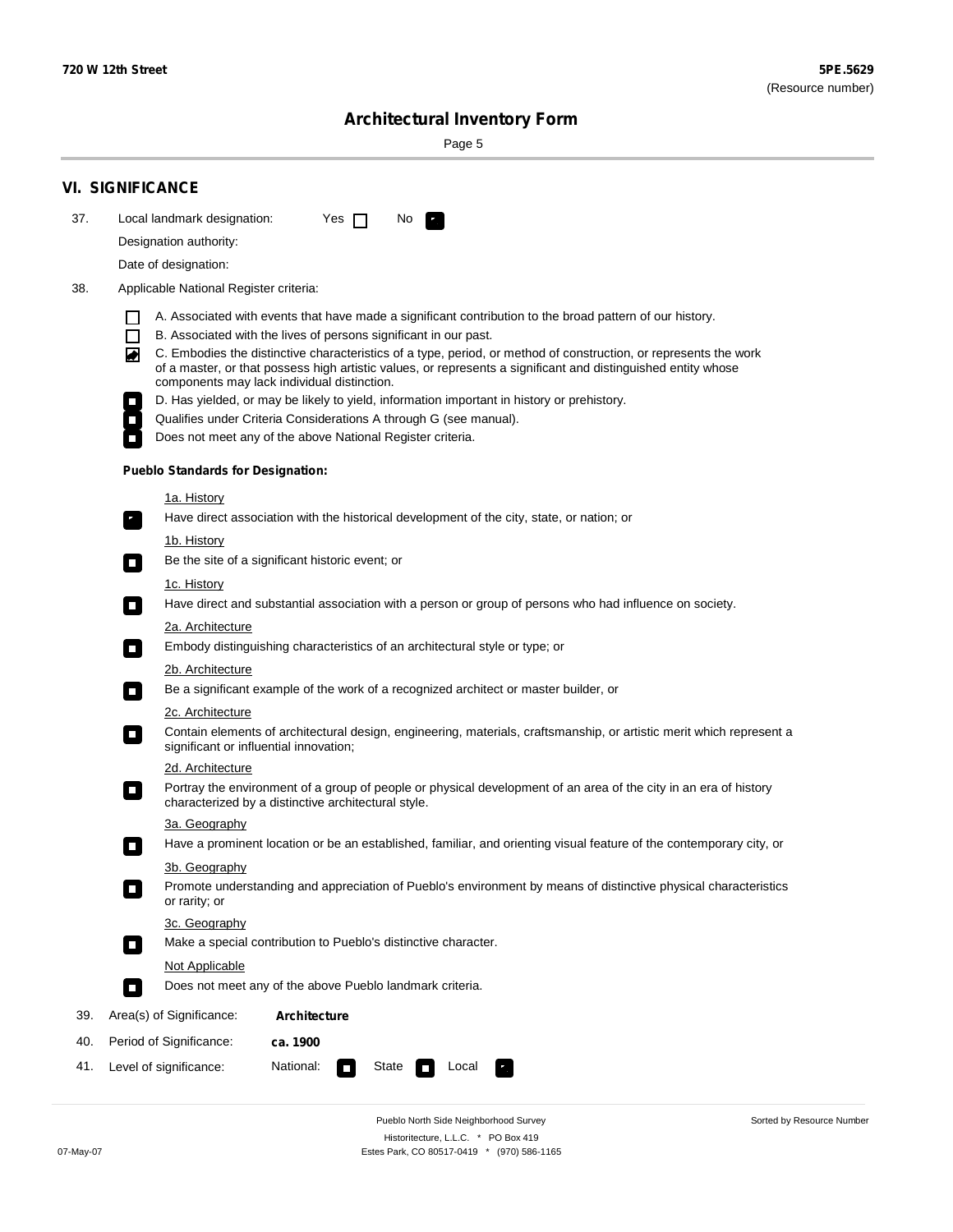Page 6

#### 42. Statement of significance:

This property is historically significant under Pueblo Local Landmark criterion 1A for its association with the development of **Pueblo's North Side Neighborhood, when more architecturally sophisticated buildings like this one joined the smaller,** plainer dwellings originally constructed here. It also represents the transition from large, single-family homes to multi-family dwellings constructed or remodeled during the 1920s and '30s. As well, the house is architecturally significant under National Register criterion C (Pueblo Local Landmark criterion 2A) as an intact example of the Edwardian Style. However, the levels of architectural and historical significance, combined with physical integrity, are not to the extent that this property would qualify for individual listing in the National Register of Historic Places, the Colorado State Register of Historic Properties, or as a City of Pueblo Landmark. Nonetheless, it is most likely a contributing resource within any potential **historic district.**

43. Assessment of historic physical integrity related to significance:

Constructed around 1900, this house exhibits a moderately low level of physical integrity relative to the seven aspects of integrity as defined by the National Park Service and the Colorado Historical Society: location, setting, design, materials, workmanship, feeling, and association. A remodeling project in the 1940s concealed the original wall cladding and replaced much of the front porch. A 2005 renovation removed the original windows. Nonetheless, this building retains sufficient **physical integrity to convey its significance.**

#### **VII. NATIONAL REGISTER ELIGIBILITY ASSESSMENT**

44. National Register eligibility field assessment:

Local landmark eligibility field assessment:

45. Is there National Register district potential? Yes

**Pueblo's North Side Neighborhood represents the evolution of the city's professional middle and upper classes. Its diversity of architectural styles and forms directly represents the city's changing economic and cultural climates. As well, the neighborhood is distinctive because it appears to have evolved independently of the area's dominant industry, steel manufacturing.** Discuss:

◚

No<sub>D</sub>

Yes Yes No

Individually eligible **Not eligible** Not eligible Need data **Individually eligible Not eligible** Not eligible **Need data** 

> $N/A$ N/A

If there is National Register district potential, is this building contributing:

If the building is in existing National Register district, is it contributing: 46.

#### **VIII. RECORDING INFORMATION**

| 47. | Photograph numbers): | <b>CD-ROM Photo Disc: North Side Photos</b>  |
|-----|----------------------|----------------------------------------------|
|     |                      | File Name(s): 12thstw720                     |
|     | Negatives filed at:  | <b>Special Collections</b>                   |
|     |                      | <b>Robert Hoag Rawlings Public Library</b>   |
|     |                      | 100 East Abriendo Avenue                     |
|     |                      | Pueblo, CO 81004-4290                        |
| 48. | Report title:        | <b>Pueblo North Side Neighborhood Survey</b> |
| 49. | $Date(s)$ :          | 06/21/05                                     |
| 50. | Recorder(s):         | <b>Adam Thomas</b>                           |
| 51. | Organization:        | Historitecture, L.L.C.                       |
| 52. | Address:             | <b>PO Box 419</b>                            |
|     |                      | Estes Park, CO 80517-0419                    |
| 53. | Phone number(s):     | (970) 586-1165                               |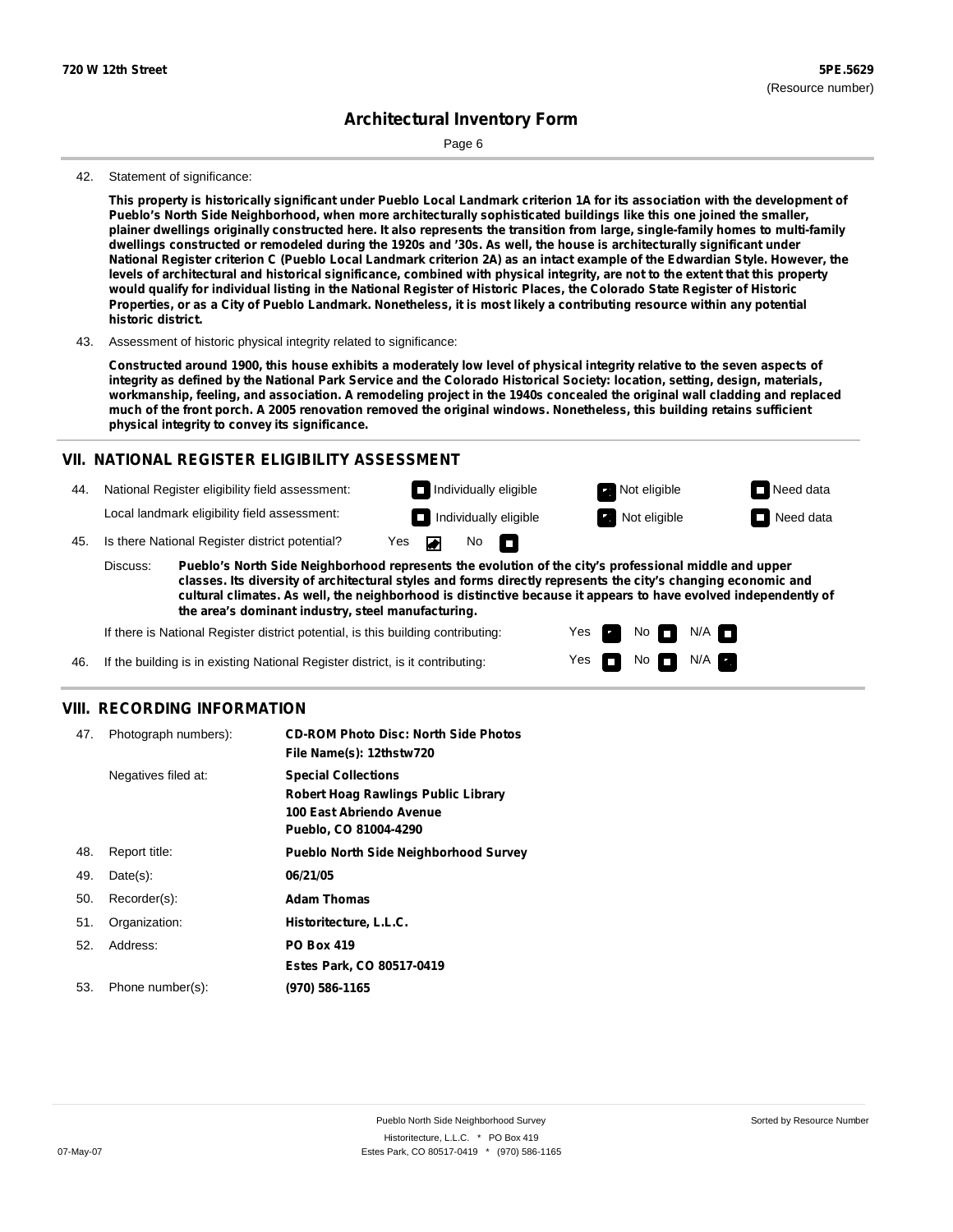Page 7